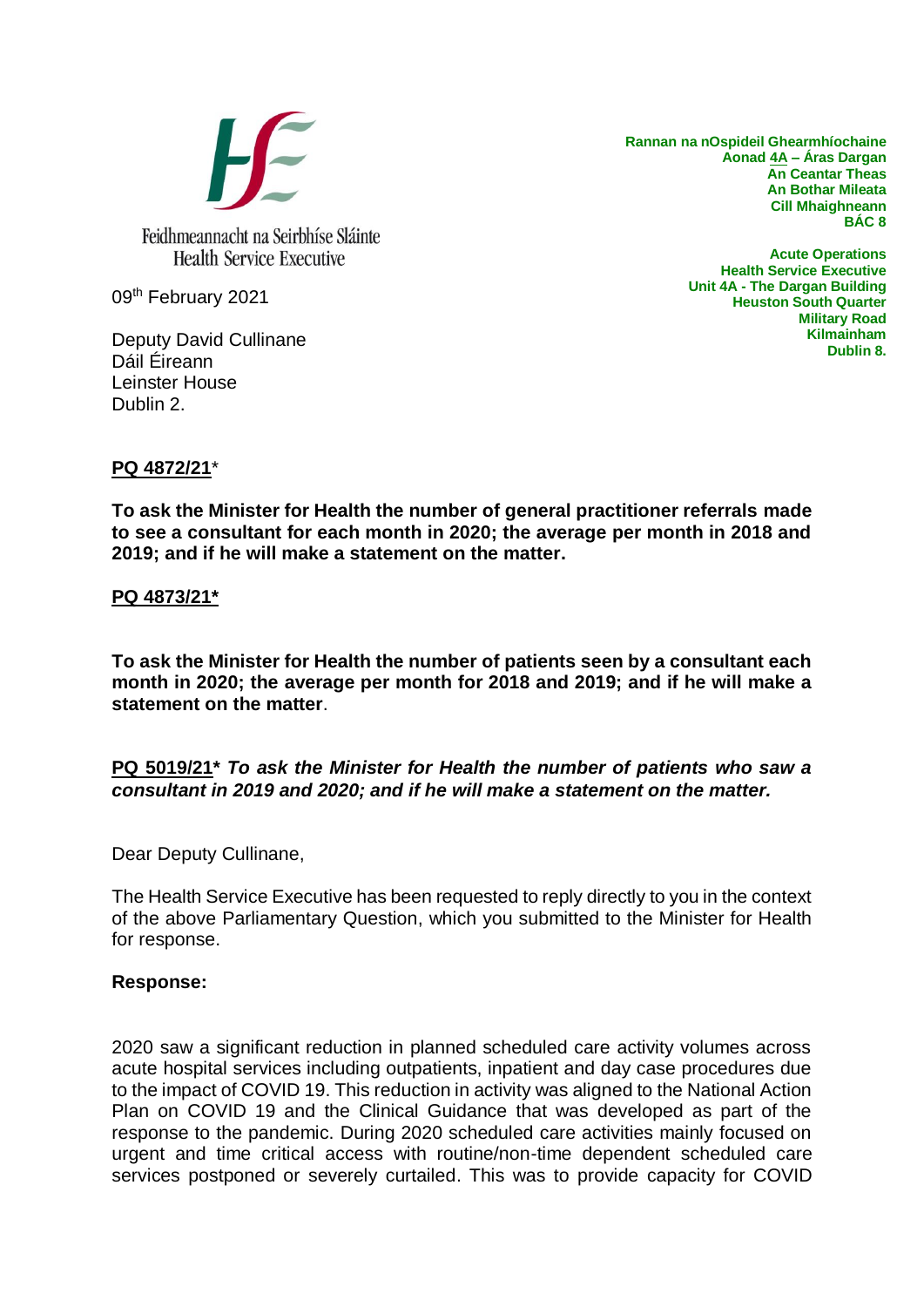inpatients, for staff to be redeployed for training in the use of Personal Protective Equipment (PPE), COVID ward care and to support Critical Care surge delivery. Services that were postponed included day case services, elective surgeries and outpatient appointments. Where services could not be safely postponed, they were delivered after case by case assessment either in the base hospital or relocated to another appropriate environment. Essential outpatient appointments were delivered, where possible, using a digital health solution. The overall impact has been an increase in patients awaiting inpatient and day-case admissions as well as outpatient appointments.

In the latter part of 2020, as services adapted to new workflows and processes associated with providing care within a COIVD environment, the number of patients treated began to increase. The number of patients being treated in the scheduled care pathway in the early part of 2021 has been affected by the latest surge in COVID-19 and the requirement to prioritise access for time – urgent care.

Regarding the query of the number of patients who saw a consultant the HSE is unable to provide data by individual Consultant, in this instance we have provided you with data relating to numbers of patients (new and return) who attended outpatients per month nationally for the years 2018, 2019 and 2020. Of note attendances in previous years have been impacted by adverse weather events, industrial action and the global pandemic COVID - 19 in 2020.

The data provided is collected by the HSE Business Intelligence Unit (BIU) in Appendix 1 below.

Significant funding has been identified through the 2021 estimates process to support access to care. The HSE is working with Hospital Groups to ensure that available additional funding in 2021 is targeted at access to care for patients where care delivery has been affected by the Pandemic.

I trust that this answers your questions.

Yours sincerely,

of thidul  $\overline{\phantom{a}}$ 

**Robert Kidd Assistant National Director Acute Operations**